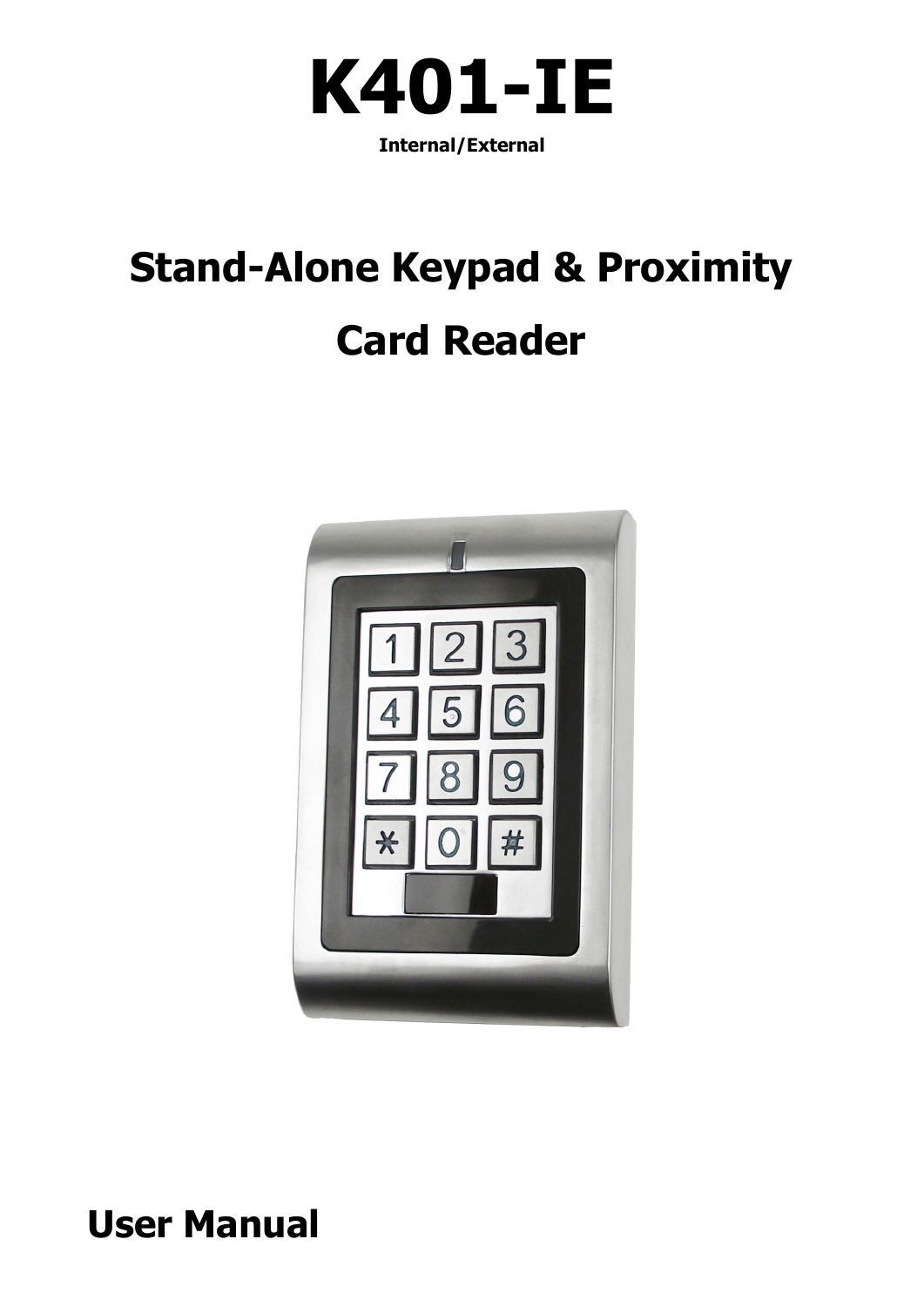## **INTRODUCTION**

The K401-IE is a single relay multifunction standalone access control keypad suitable for indoor/external use It is housed in a strong, sturdy and vandal resistant Zinc Alloy electroplated case

It supports up to 1000 users in a Card, PIN, or a Card + PIN option. The inbuilt card reader supports 125KHZ EM frequency card or key fob, and the Pin length is 4-6 digits

The single relay can operate in Pulse Mode (suitable for access control) or Toggle Mode (suitable for arming/disarming alarms, switching lights, machines….etc)

The K401-IE has many extra features including block enrollment, anti-tamper alarm & backlit keypad buttons These features make the K401-IE an ideal choice for door access not only for small shops and domestic households but also for commercial and industrial applications such as factories, warehouses, laboratories, banks and prisons

#### **Features**

- Vandal resistant enclosure
- Backlit Keypad buttons
- $\bullet$  Multi-color LED status display
- One programmable relay output
- 1000 Users (Card/PIN/Card & PIN)
- Low power consumption (50mA)
- **•** Anti Tamper Alarm
- **•** Latch Mode/Toggle Mode
- 12-24V DC Power input
- 750mm cable tail

#### **Specifications:**

| <b>User Capacity</b>         | 1000 Cards/PINS                          |
|------------------------------|------------------------------------------|
| <b>Operating Voltage</b>     | 12-24V DC                                |
| <b>Idle Current</b>          | 50 <sub>m</sub> A                        |
| <b>Active Current</b>        | 80 <sub>m</sub> A                        |
| <b>Keypad</b>                | 12 Key (3*4)                             |
| <b>Proximity Card Reader</b> | EM                                       |
| Radio Technology             | 125 KHz Industry Standard Proximity Card |
| Read Range                   | $25$ mm $-35$ mm                         |
| <b>Wiring Connections</b>    | Relay Output, Exit Button                |
| <b>Relay</b>                 | One (NO, NC, Common)                     |
| Adjustable Relay Output Time | 1-99 Seconds (5 seconds default)         |
| Lock Output Load             | 3 Amp Maximum                            |
| <b>Environment</b>           | <b>Indoor</b>                            |
| <b>Operating Temperature</b> | $-30^{\circ}$ C – 60 $^{\circ}$ C        |
| <b>Operating Humidity</b>    | 20%RH-85%RH                              |
| <b>Physical</b>              | <b>Zinc-Alloy Enclosure</b>              |
| Surface Finish               | Powder Coat                              |
| Dimensions                   | H: $120 \times W$ : 76 x D: 25 (mm)      |
| Unit Weight                  | 550g                                     |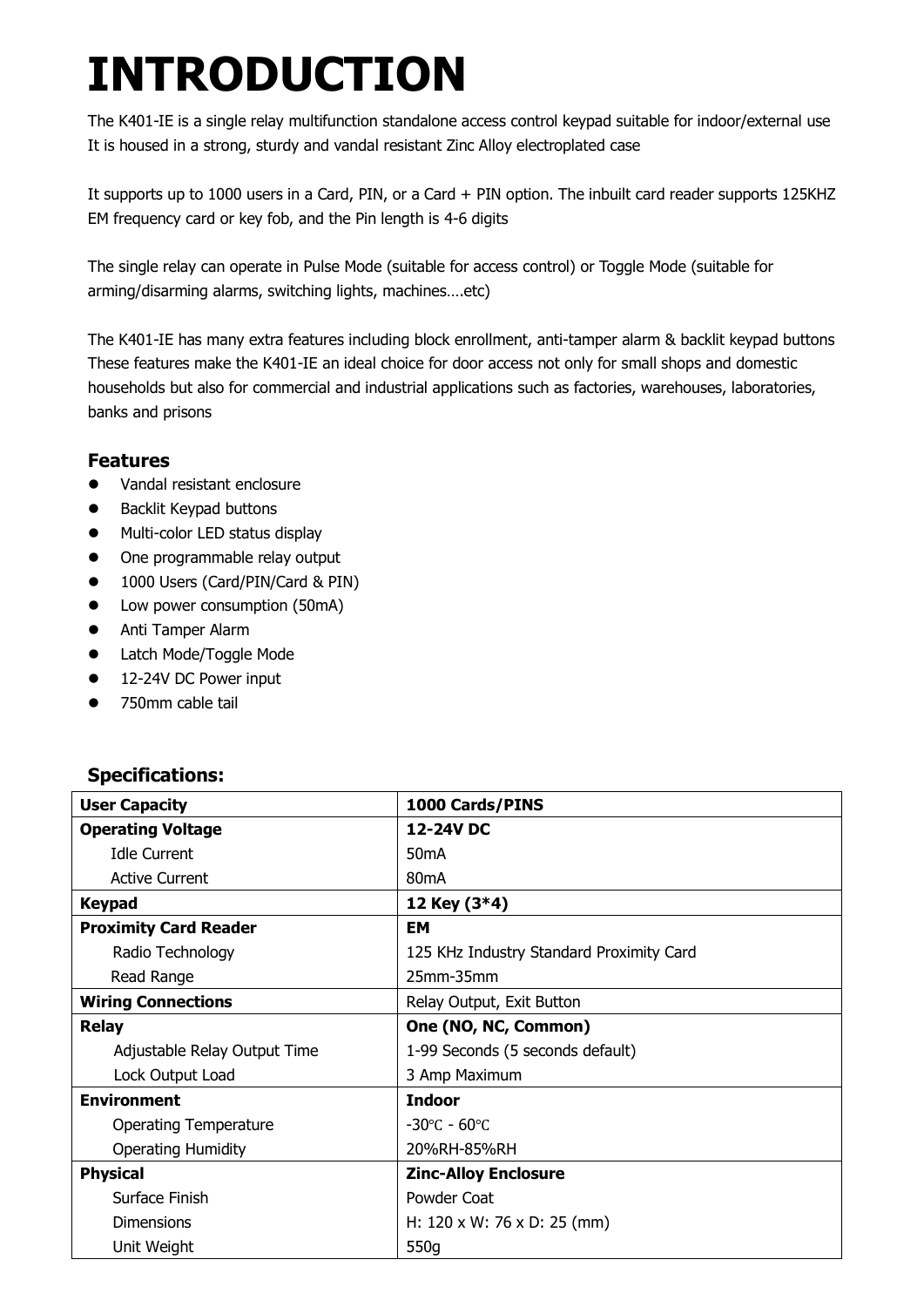#### **Package contents**



## **INSTALLATION**

- Remove the back cover from the unit
- Drill 2 holes (A,C) on the wall for the screws and one hole for the cable
- $\bullet$  Knock the supplied rubber bungs to the screw holes  $(A,C)$
- Fix the back cover firmly on the wall with 4 flat head screws
- Thread the cable through the cable hole (B)
- Attach the unit to the back cover



#### **Wiring**

| <b>Function</b> | <b>Notes</b>                       |
|-----------------|------------------------------------|
| <b>OPEN</b>     | Request to Exit input (REX)        |
| Power $+$       | 12-24V DC Regulated Power Input    |
| <b>GND</b>      | Ground                             |
| NO.             | Normally Open Relay Output         |
| <b>COM</b>      | Common Connection for Relay Output |
| <b>NC</b>       | Normally Closed Relay Output       |
|                 |                                    |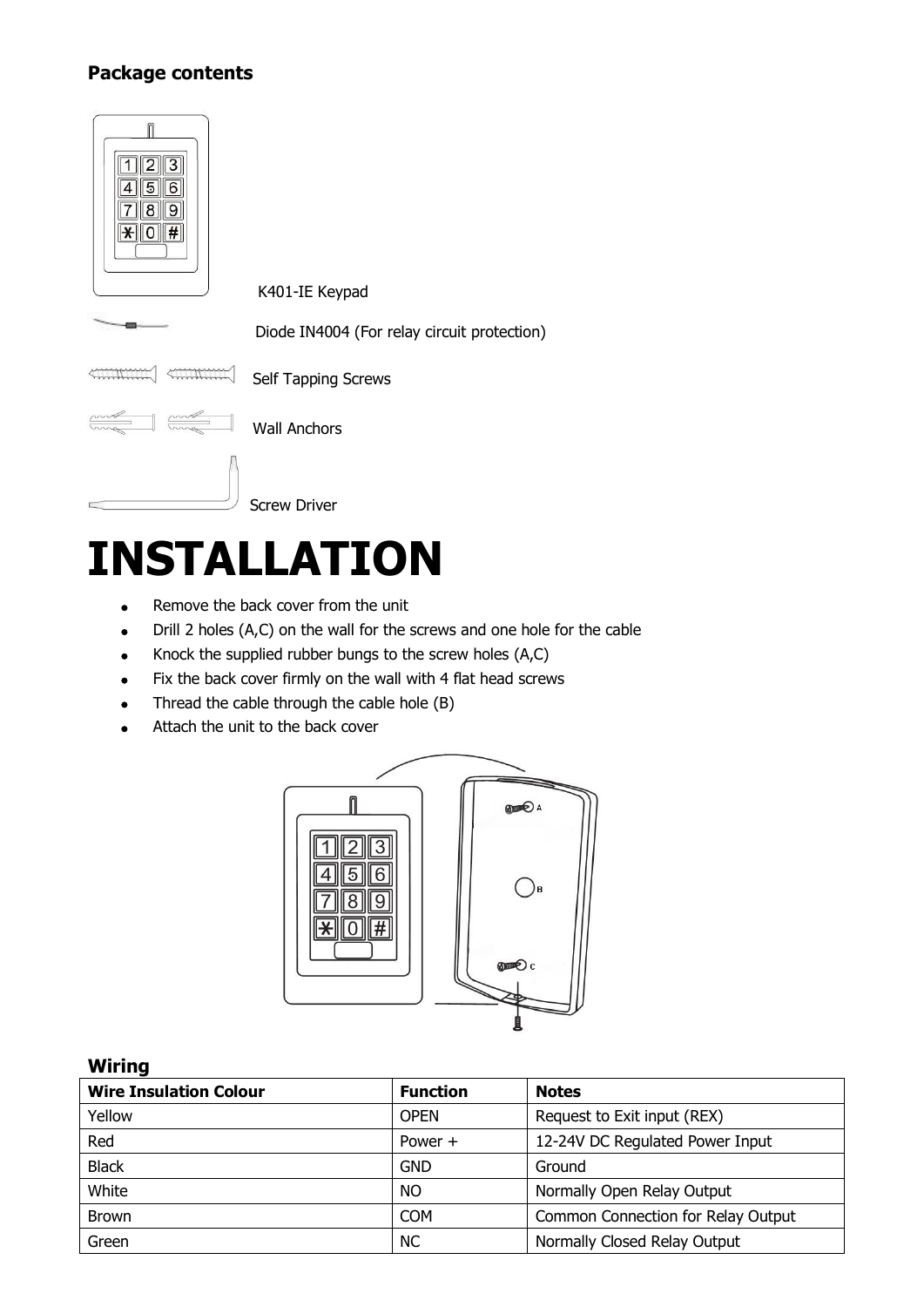### **Connection Diagram Examples**



#### **Common power supply for lock release (Fail secure – power to unlock)**



#### **Common power supply for auto gate controller (using Normally Open contact)**



**Attention**: Install a 1N4004 or equivalent diode across the locking device when using a common power supply to prevent any back E.M.F as the reader might damage. (1N4004 is included in the packing)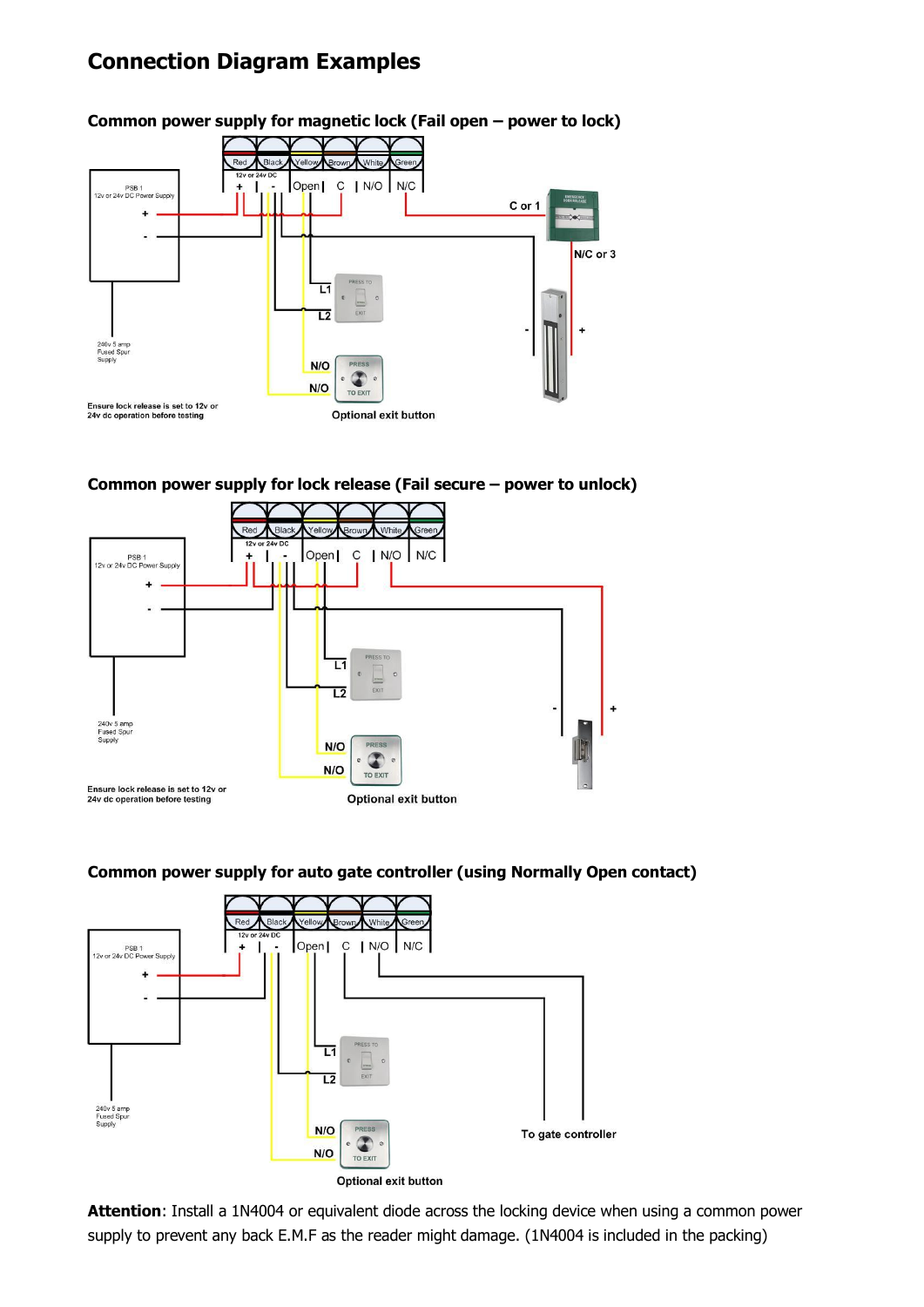## **Function Description**

#### **Relay operation (Pulse mode and Toggle mode)**

Both relays can operate in Pulse Mode (suitable for access control) or Toggle Mode (suitable for arming/disarming alarms, switching lights, machines….etc)

Every time a valid card/fob is presented or a Pin input is made in Pulse Mode, the relay will operate, for the pre-set relay pulse time

Every time a valid card/fob is presented or a Pin input is made in Toggle Mode, the relay changes state, which will not revert until a valid card/fob is re-presented or a Pin input is re-made

#### **Anti Tamper Alarm** – Please the last page for this

The K401-IE uses an LDR (light Dependent Resistor) as an anti tamper alarm. If the keypad facia is removed, or a sudden change in light source, the tamper alarm will bleep constantly

## **PROGRAMMING**

Programming will vary depending on access confirguration. Follow the instructions according to your access configuration

### **Programming 1 -------------------- Configure the K401-IE**

Change the configure settings according to your application (optional). Multiple configuration settings can be changed at one time: enter program mode, change the desired settings, then exit program mode

#### **Set Master Code**

The 4-6 digit Master Code is used to prevent unauthorized access to the system. To interface with the K401-IE, the manager will need a Master Code (factory default code: 6666). We recommend immediate update and recording of your Master Code

| <b>Programming Step</b> | <b>Keystroke Combination</b>                            |
|-------------------------|---------------------------------------------------------|
| 1. Enter Program Mode   | * (Master Code) #                                       |
| 2. Update Master Code   | <b>0</b> (New Master Code) # (Repeat New Master Code) # |
| 3. Exit Program Mode    | ∗                                                       |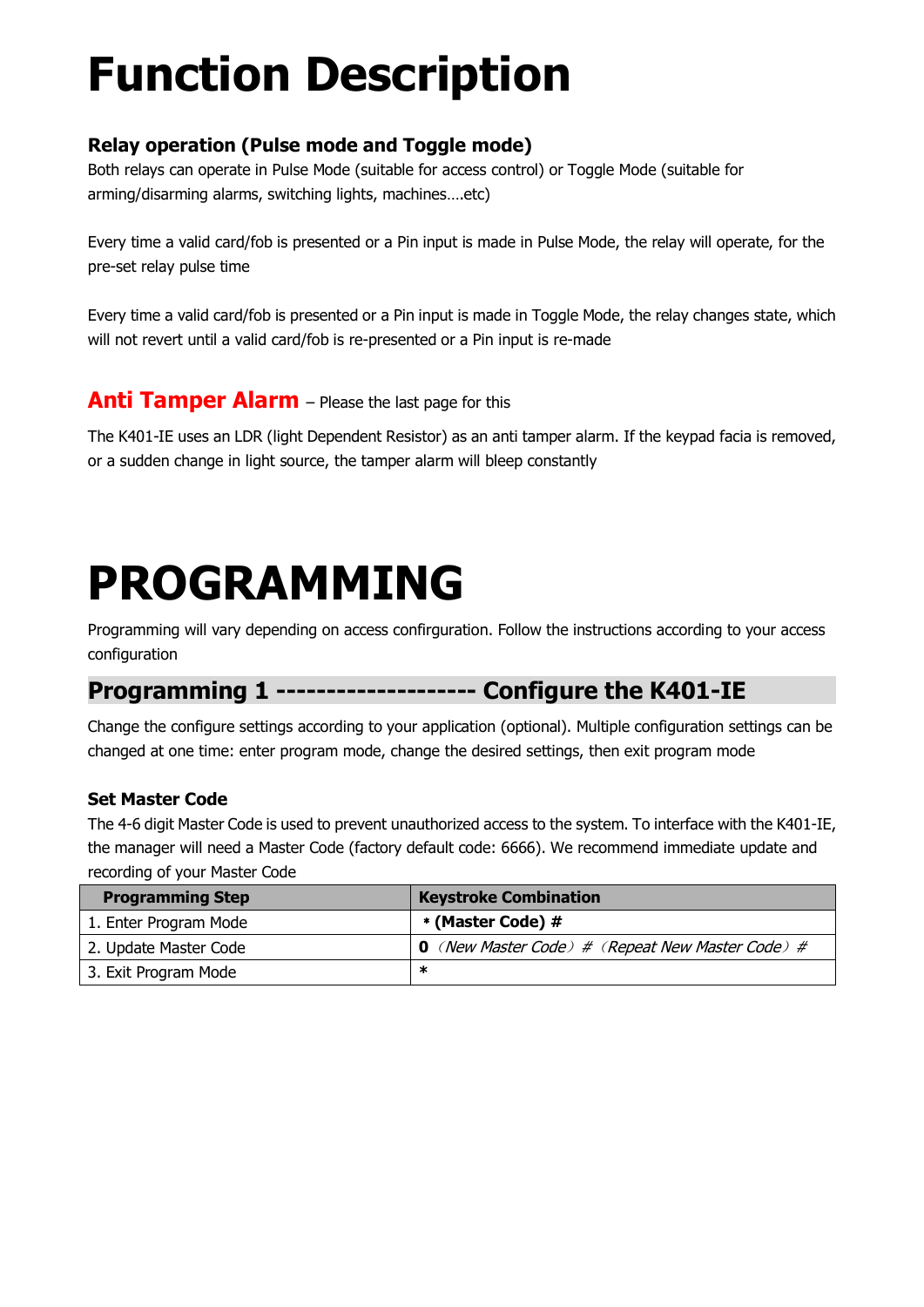#### **SET ACCESS CONFIGURATION**

There are 3 types of access configurations for the K401-IE

**• Card or PIN (Default):** The User must present a valid Card to the K401-IE or enter their PIN code followed by the  $#$  key, in order to be granted access

**• Card Only:** The User must present a valid Card to the K401-IE in order to be granted access

**• Card + PIN:** The User must first present a valid Card to the K401-IE and then enter their PIN code followed by the # key, in order to be granted access

| <b>Programming Step</b> | <b>Keystroke Combination</b> |
|-------------------------|------------------------------|
| 1. Enter Program Mode   | * (Master Code) #            |
| 2. Card or PIN          | 30# (Default)                |
| 3. Card $+$ PIN         | 31#                          |
| 4. Card only            | 32#                          |
| 5. Exit program mode    | $\ast$                       |

#### **Set Relay Configuration**

The relay configuration sets the behaviour of the output relay on activation

| <b>Programming Step</b> | <b>Keystroke Combination</b>                                                          |
|-------------------------|---------------------------------------------------------------------------------------|
| 1. Enter Program Mode   | * (Master Code) #                                                                     |
| 2. Pulse Mode           | <b>4 (1-99)</b> # The relay time is 1-99 seconds. (1 is 50ms)<br>Default is 5 seconds |
| 3. Latch Mode           | 4 0 # Sets the relay to ON/OFF Latch mode                                             |
| 4. Exit program mode    | ∗                                                                                     |

#### **Set Strike-out Alarm**

The strike-our alarm will engage after 5 failed card/PIN attempts. Factory default is OFF. The strike-our alarm can be set to deny access for 10 minutes after engaging or it can be set disengage only after entering a valid card/PIN or Master Code

| <b>Programming Step</b> | <b>Keystroke Combination</b>               |
|-------------------------|--------------------------------------------|
| 1. Enter Program Mode   | * (Master Code) #                          |
| 2. Strike-Out OFF       | 60# (Default)                              |
| 3. Strike-Out ON        | 6 1 # Access will be denied for 10 minutes |
| 4. Strike-Out ON        | <b>62</b> # The buzzer alarms              |
| 5. Set alarm time       | $5(0 - 30)$ # (Default is 1 minute)        |
| 6. Exit program mode    | ∗                                          |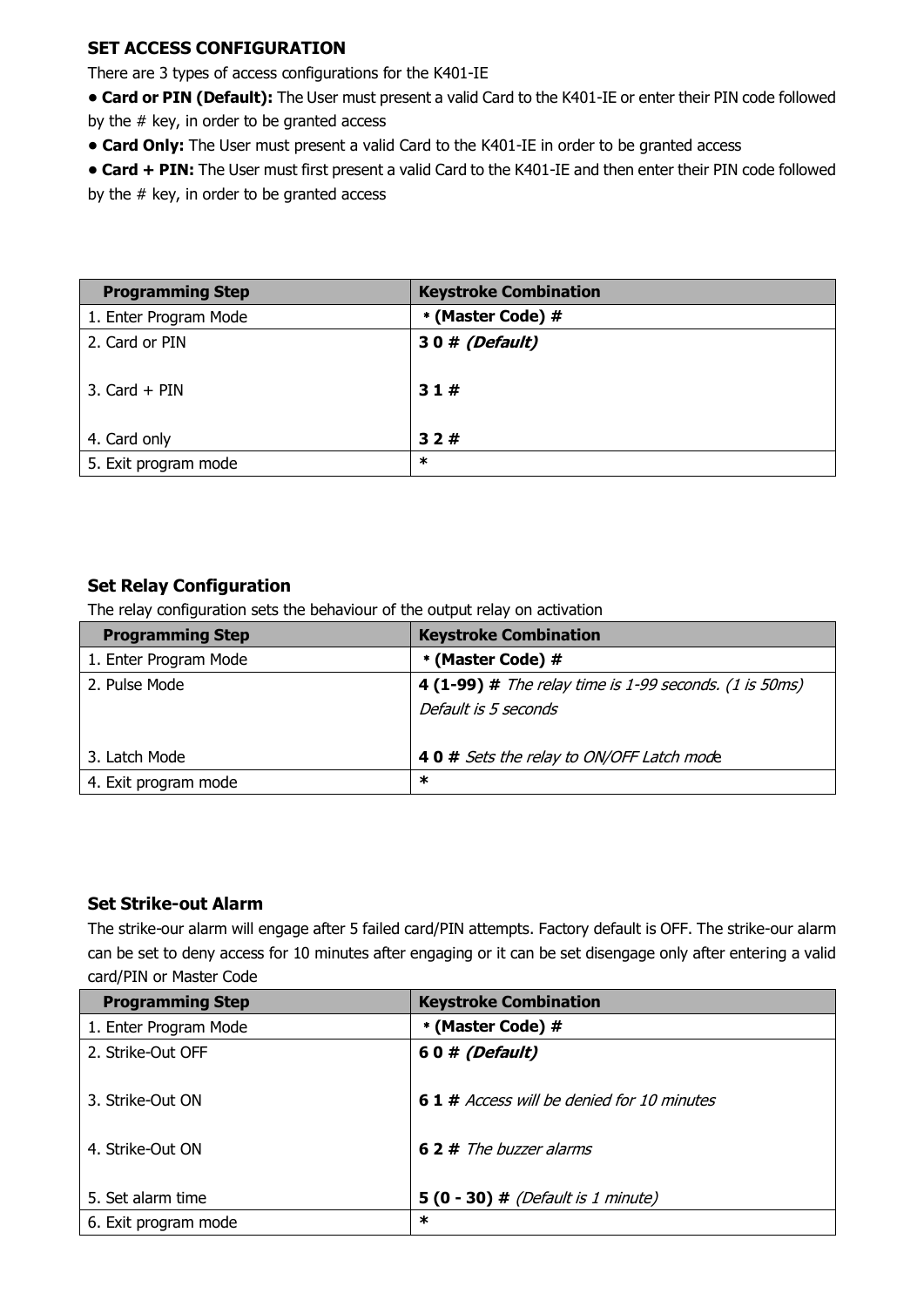### **Programming 2 -------------------- Program Cards and PINS**

Programming will vary depending on the access configuration. Follow the instructions according to your access configuration

#### **GENERAL PROGRAMMING INFORMATION**

• **User ID Number:** Assign a user ID number to the access code in order to keep track of the users of access cards or PINS. The user ID number can be any number from 1-1000

**IMPORTANT:** User IDs do not have to be proceeded with any leading zeros. Recording of User ID is critical Modifications to user data require either the card or the User ID be available

• **Proximity Card:** 125 KHz industry standard 26 bit EM Proximity Card

• **Keypad PIN:** The PIN can be any 4-6 digits between 0000-999999 (except 1234 which is reserved for factory testing)

#### **ACCESS CONFIGURATION: CARD OR PIN & CARD ONLY Add User Cards**

| <b>Programming Step</b>                      | <b>Keystroke Combination</b>         |
|----------------------------------------------|--------------------------------------|
| 1. Enter Program Mode                        | * (Master Code) #                    |
| 2. Add Card: Using Auto ID                   | 1 (Read Card) #                      |
| (Allows K401-I to assign Card to next        | Cards can be added continuously      |
| available User ID number)                    |                                      |
|                                              |                                      |
| 3. Add Card: Select Specific ID              | 1 (User ID) # (Read Card) #          |
| (Allows manager to define a specific User ID | The user ID is any number from 0-999 |
| to associate the card to)                    |                                      |
| 4. Exit program mode                         | ∗                                    |

#### **Delete User Cards**

| <b>Programming Step</b>            | <b>Keystroke Combination</b>         |
|------------------------------------|--------------------------------------|
| 1. Enter Program Mode              | * (Master Code) #                    |
| 2. Delete Card: By card            | 2 (Read Card) #                      |
|                                    | Cards can be deleted continuously    |
| 3. Delete Card: Select Specific ID | 2 (User ID) $#$                      |
|                                    | The user ID is any number from 0-999 |
| 4. Exit program mode               | $\ast$                               |

#### **Add or Delete a PIN**

| <b>Programming Step</b>                   | <b>Keystroke Combination</b>     |
|-------------------------------------------|----------------------------------|
| 1. Enter Program Mode                     | * (Master Code) #                |
| 2. Add a PIN                              | 1 (User ID) $#$ (PIN) $#$        |
| Assigns PIN to user ID number             | PINS can be added continuously   |
|                                           |                                  |
| 3. Delete a PIN                           | 2 (User ID) #                    |
| Deletes the User ID number and associated | PINS can be deleted continuously |
| PIN                                       |                                  |
| 4. Exit program mode                      | $\ast$                           |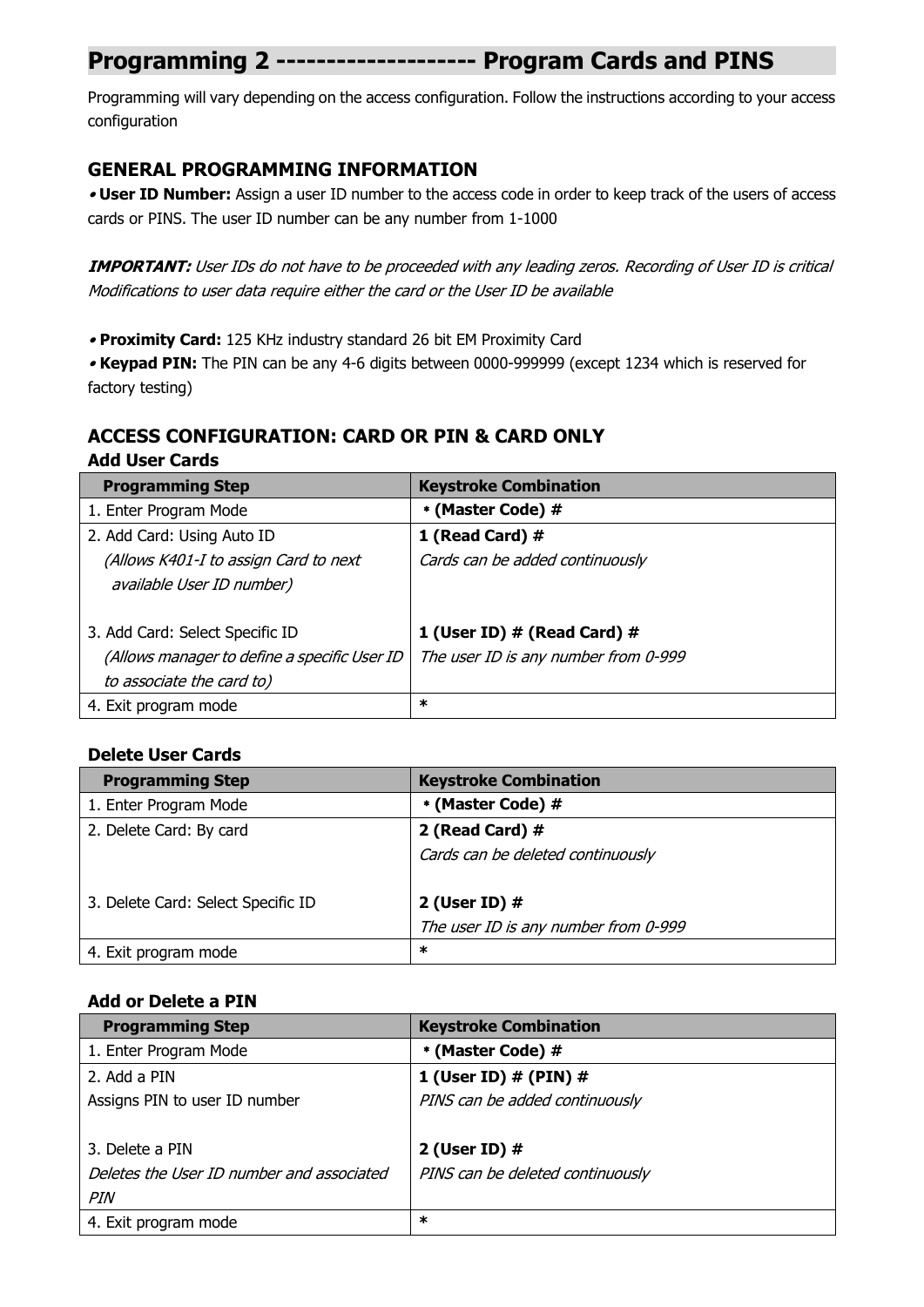#### **Change a PIN**

This operation is executed from outside of Program Mode

| <b>Programming Step</b> | <b>Keystroke Combination</b>                     |
|-------------------------|--------------------------------------------------|
| 1. Change a PIN         | * (User ID#) (Old PIN #) (New PIN #) (New PIN #) |
| 2. Exit program mode    |                                                  |

#### **ACCESS CONFIGURATION: CARD+PIN Add a Card+ PIN User**

| <b>Programming Step</b>         | <b>Keystroke Combination</b>                     |
|---------------------------------|--------------------------------------------------|
| 1. Enter Program Mode           | * (Master Code) #                                |
| 2. Add a User Card by ID number | 1 (User ID) # (Read Card) #                      |
| 3. Exit Program Mode            | ж                                                |
| 4. Add PIN                      | * (Read Card) $(1234\#)$ (New PIN #) (New PIN #) |
|                                 | This operation is executed from outside of       |
|                                 | Program Mode                                     |
| 5. Exit program mode            | ∗                                                |

#### **Change PIN**

Allows card user to update the PIN for their card  $+$  PIN User ID. This operation is executed from outside of Program Mode

| <b>Programming Step</b>    | <b>Keystroke Combination</b>                           |
|----------------------------|--------------------------------------------------------|
| 1. Change PIN using a Card | (Read Card) (Old PIN #) (New PIN #) (New PIN #)        |
| 2. Change PIN using PIN    | (User ID) (Old PIN $#$ ) (New PIN $#$ ) (New PIN $#$ ) |
| 3. Exit program mode       | ж                                                      |

#### **Delete Card by User ID**

Deleting by ID number will clear cards and PINS

| <b>Programming Step</b>        | <b>Keystroke Combination</b> |
|--------------------------------|------------------------------|
| 1. Enter Program Mode          | * (Master Code) #            |
| 2. Delete User Card by User ID | 2 (User ID) $#$              |
| 3. Exit program mode           | ∗                            |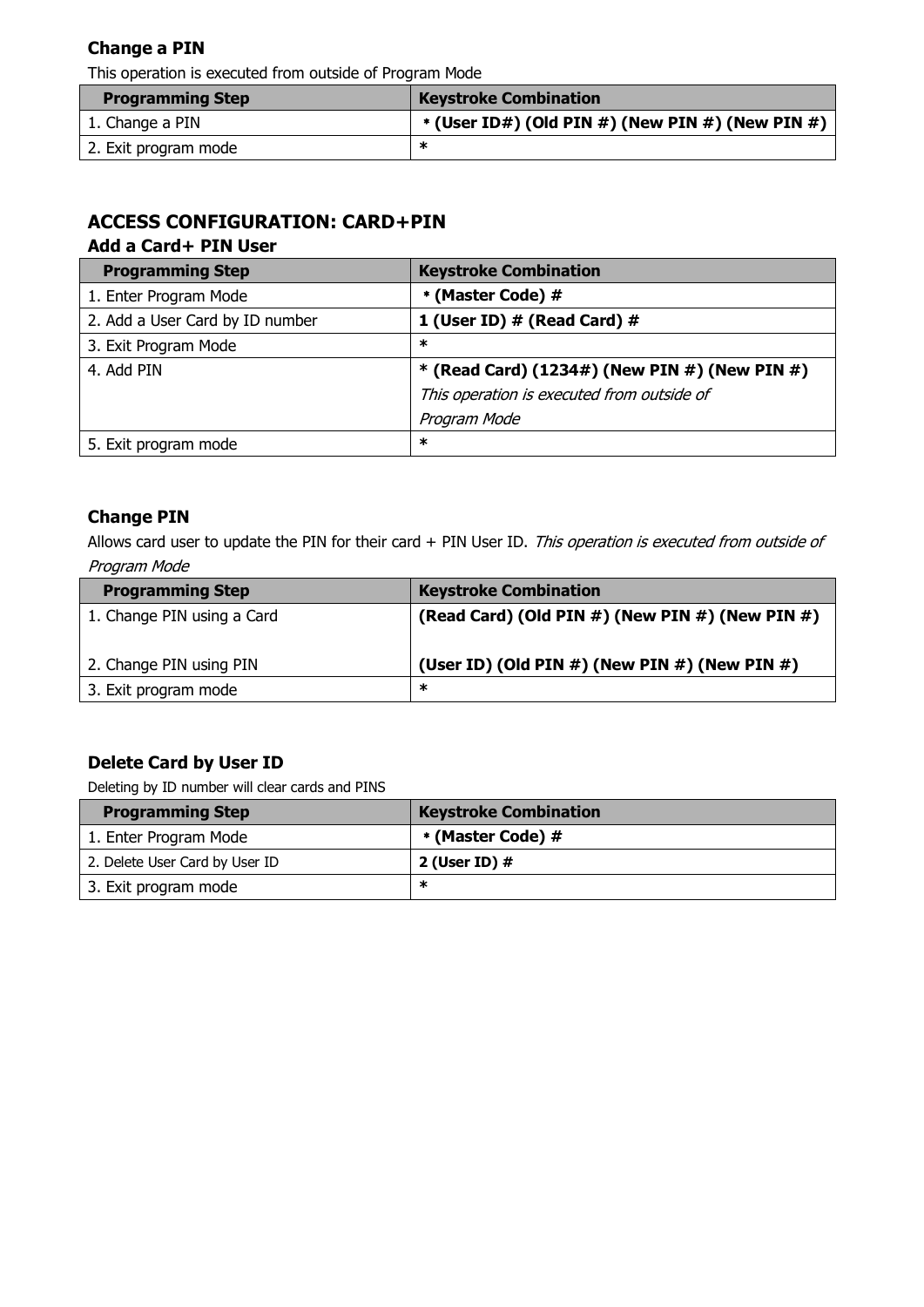# **Others**

#### **Reset to Factory Default:**

This will reset the K401-IE to factory default but **all card/PIN information will still be retained**

- 1. Power the K401-IE down
- 2. Press and hold the **\*** button and power up the K401-IE

3. There will be two bleeps. Then release the **\*** button, after a second there will be one more bleep to confirm reset

#### **Erase all Cards**

This will delete ALL User data

- 1. Enter Program Mode: **\*(Master Code) #**
- 2. Press **20000 #**
- 3. Exit: **\***

All configuration data is retained

#### **Reset Strike-Out Alarm**

Enter Master Code or Valid Card/PIN to silence

### **Sound and Light indication**

| <b>Operation Status</b>             | <b>Red LED</b>           | <b>Green LED</b> | <b>Sounds</b>      |
|-------------------------------------|--------------------------|------------------|--------------------|
| Power on                            | Flashing                 |                  | Short Single Bleep |
| Stand by                            | Flashing                 |                  |                    |
| Press Keypad                        | Flashing                 |                  | Short Single Bleep |
| Enter Master Code Entry Mode        | ΟN                       |                  | Short Single Bleep |
| In program mode                     | <b>ON</b>                | Single Flash     | Short Single Bleep |
| Entered Program Step Successfully   | <b>ON</b>                | Single Flash     | Short Single Bleep |
| Entered Program Step Incorrectly    |                          |                  | 3 Short Bleeps     |
| Exit from the programming mode      | Flashing                 |                  | Short Single Bleep |
| <b>Entry Granted</b>                |                          | 0N               | Short Single Bleep |
| Open lock                           | Green light bright       |                  | One Bleep          |
| Alarm Mode Engaged                  | Flashing                 |                  | Alarm              |
| Alarm                               | Red light Shines quickly |                  | <b>Bleeps</b>      |
| Pressing * Toggles Standby / Master | ON/Flashing              |                  | Short Single Bleep |
| Code Entry                          |                          |                  |                    |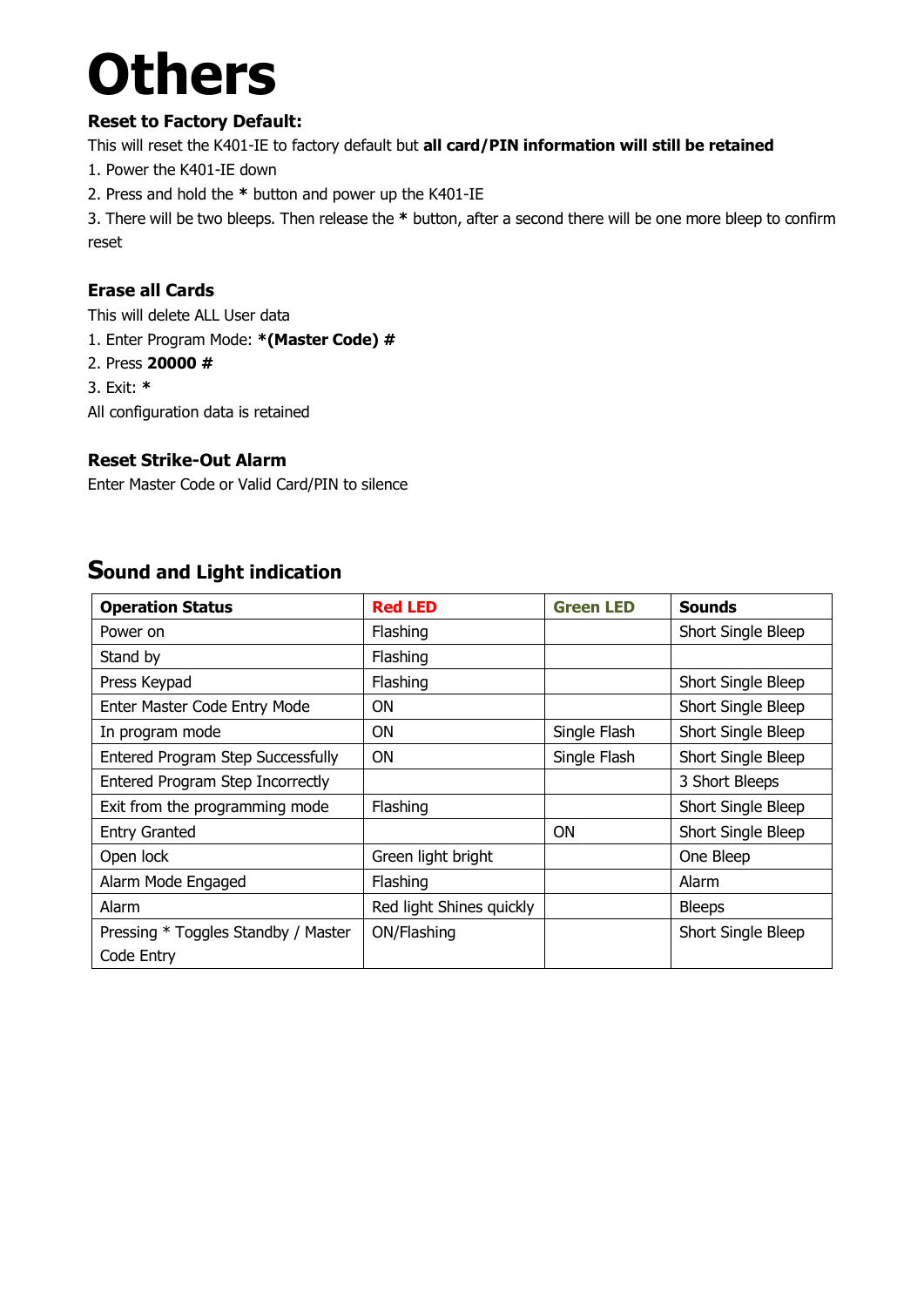| <b>K401-IE- Simplified Instruction</b> |                                                                                                                              |  |
|----------------------------------------|------------------------------------------------------------------------------------------------------------------------------|--|
| <b>Function Description</b>            | <b>Operation</b>                                                                                                             |  |
| Enter the Programming Mode             | * (Master Code) #<br>(6666 is the default factory master code)                                                               |  |
| Change the Master Code                 | 0 (New Master Code) # (Repeat New Master Code) #<br>(code: 4-6 digits)                                                       |  |
| Add Card User                          | 1 (Read Card) #                                                                                                              |  |
| Add PIN User                           | 1 (User ID) $#$ (PIN) $#$<br>The ID number is any number between 0 - 999. The PIN is any<br>4-6 digits between 0000 - 999999 |  |
| Delete User                            | 2 (Read Card) #<br>2 (User ID) #                                                                                             |  |
| Exit from the programming mode         | $\ast$                                                                                                                       |  |
| How to be granted access               |                                                                                                                              |  |
| Card User                              | <b>Read card</b>                                                                                                             |  |
| <b>PIN User</b>                        | Enter (PIN) #                                                                                                                |  |